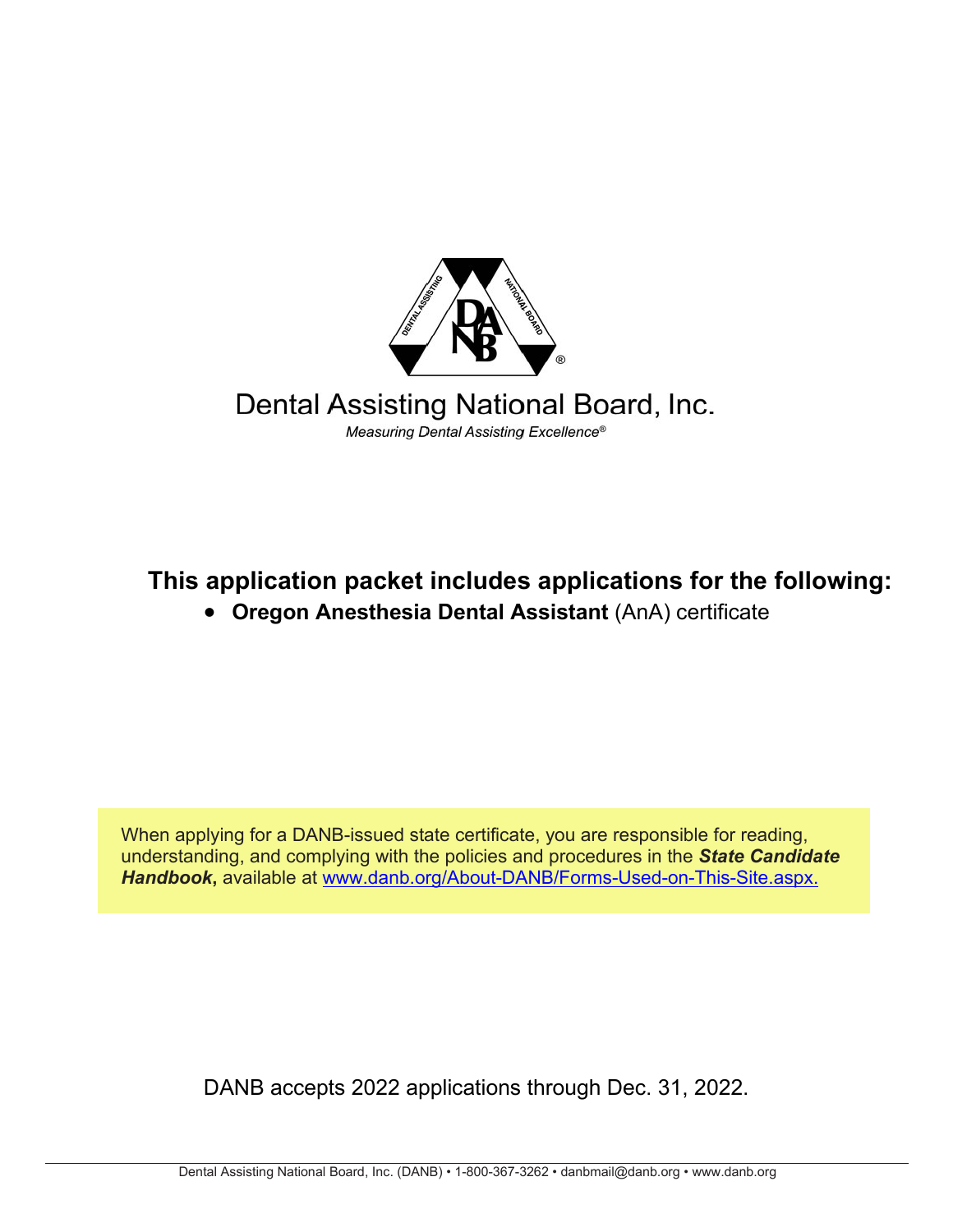### **Eligibility Requirements for Anesthesia Dental Assistants in Oregon**

Performance of anesthesia assisting functions by dental assistants is regulated by the Oregon Board of Dentistry (OBD). The Dental Assisting National Board, Inc. (DANB), on behalf of the OBD, administers the Anesthesia Dental Assistant certificate program, a service that includes providing information regarding exams and certifications, distributing application materials, and issuing certificates.

To perform the specified anesthesia assisting functions in Oregon, a dental assistant must earn the Anesthesia Dental Assistant (AnA) certificate. To qualify, one must:

1. Hold current Healthcare Provider CPR/BLS certificate.

### **AND**

- 2. Successfully complete one of the following:
	- a. The American Association of Oral and Maxillofacial Surgeons (AAOMS) Dental Anesthesia Assistant National Certification Examination (DAANCE)

#### **OR**

b. Oral & Maxillofacial Surgery Assistant Course conducted by the California Association of Oral and Maxillofacial Surgeons

#### **OR**

c. The DANB Certified Oral and Maxillofacial Surgery Assistant (COMSA) exam (prior to discontinuation of the COMSA exam in 2000)

### **OR**

d. The Resuscitation Group – Anesthesia Dental Assistant course

### **OR**

e. Another course approved by OBD

### **AND**

3. Apply for the Oregon AnA certificate from DANB after completing all of the above requirements.

Inquiries regarding exams, certificates, and eligibility requirements should be addressed to DANB at 1-800-367-3262.

Inquiries regarding the state dental practice act should be addressed to Oregon Board of Dentistry, 1500 SW 1st Ave., Ste. # 770, Portland, OR 97201, or call 1-971-673-3200.

© 2022 Dental Assisting National Board, Inc. The DANB logo is a registered trademark of the Dental Assisting National Board, Inc. (DANB). NELDA® CDA®, COA®, CRFDA®, CPFDA®, CDPMA®, COMSA®, DANB®, and Dental Assisting National Board® are registered certification marks of DANB. RHS®, ICE®, and Measuring Dental Assisting Excellence® are registered service marks of DANB. CERTIFIED DENTAL ASSISTANT™ is a certification mark of DANB. Mark of Dental Assisting Excellence™ is a service mark of DANB. Use of these marks is strictly prohibited, except as provided in the *Usage Guidelines for DANB Trademarks*, without the express written permission of DANB.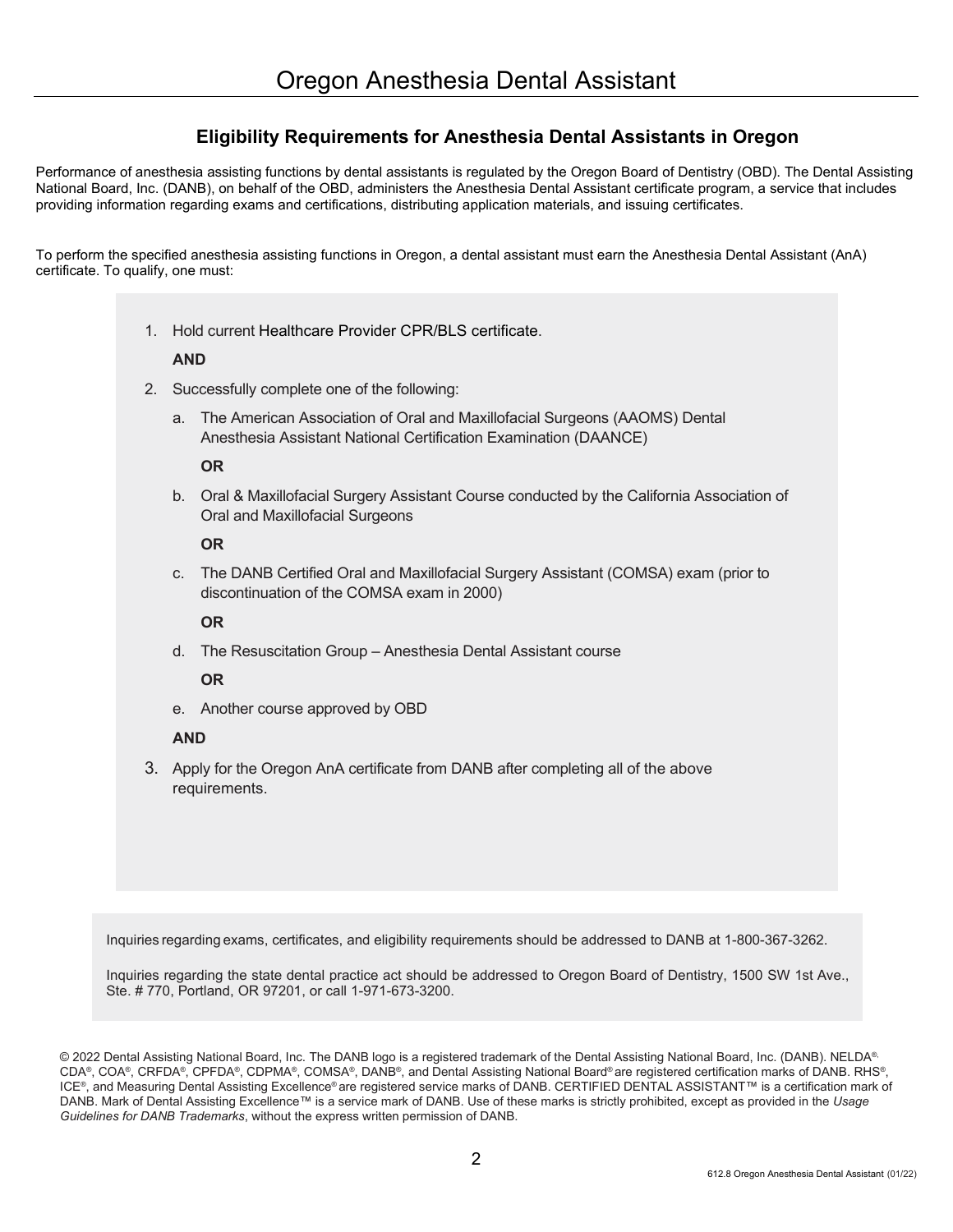### **Application Statements**

Please read the following Application Statements carefully. The Application Statements apply to all DANB-administered national and statespecific exams, certificate and certification renewal applications. The candidate's signature on the application indicates understanding and agreement to be legally bound by these statements.

- 1. I hereby apply to the Dental Assisting National Board, Inc. (DANB) for examination, a certificate and/or certification, in accordance with and subject to the procedures and policies of DANB and the regulations and requirements of any state agency on behalf of which DANB administers an exam or certificate program. Under penalty of perjury, I declare that the information provided on my application is true. I have read and agree to the requirements and conditions set forth in the DANB application packet, and the Candidate Handbook or State Candidate Handbook if applicable, covering eligibility for and the administration of exams, certificates, the certification process, and DANB policies, including but not limited to DANB's Code of Professional Conduct and DANB's Disciplinary Policy & Procedures. I agree to disqualification from the exam, to denial of an exam result, certificate or certification, and to forfeiture and return to DANB of any exam result, certificate granted me by DANB, in the event that any of the answers or statements made by me in this application are false, or in the event that I violate any DANB rules or policies. I agree to comply with any investigation in which I am named, and I authorize DANB to make whatever inquiries and investigations it deems necessary to verify my eligibility, credentials or professional standing.
- 2. I hereby release DANB, its directors, officers, examiners and agents from any and all liability arising out of or in connection with any action or omission by any of them in connection with this application, the certification process, any exam administered by DANB, any scoring relating thereto, the failure to issue me an exam result, certificate, or any demand for forfeiture or return of such exam result, certificate, and I agree to indemnify DANB and said persons and hold them harmless from any lawsuit, complaint, claim, loss, damage, cost or expense, including attorneys' fees, arising out of or in connection with said credentialing activities which include all DANB-administered exams and certificates. I UNDERSTAND THAT THE DECISION AS TO WHETHER I HAVE MET REQUIREMENTS FOR ADMISSION TO A DANB-ADMINISTERED EXAM OR RECEIPT OF A DANB-ADMINISTERED EXAM RESULT, CERTIFICATE OR CERTIFICATION RESTS SOLELY AND EXCLUSIVELY WITH DANB AND THAT THE DECISION OF DANB IS FINAL. Notwithstanding the above, should I file suit against DANB, I agree that any such action shall be governed by and construed under the laws of the State of Illinois without regard to conflicts of law. I further agree that any such action shall be brought in the Circuit Court of Cook County in the State of Illinois, or the United States District Court for the Northern District of Illinois; I consent to the jurisdiction of such state and federal courts; and I agree that the venue of such courts is proper. I further agree that should I not prevail in any such action, DANB shall be entitled to all costs, including reasonable attorneys' fees, incurred in connection with the litigation.
- 3. I understand that except as provided below, this application and any information or material received or generated by DANB in connection with this application or the exam process will be kept confidential and will not be released unless I have authorized such release or the release is required by law. I understand that DANB will verify receipt of any DANB exam application and the date received, on request. I further understand and agree that DANB may also provide verification to anyone by phone, by mail or on DANB's website regarding whether I hold any DANB certifications, any DANB certificates of knowledge-based competence and any state-specific certificates administered by DANB on behalf of a state, regulatory body. Phone and mail verification will be provided to anyone upon request and will consist of oral or written confirmation of whether I hold any DANB-administered credentials and the effective dates for each credential. Online verification through DANB's website may consist of online display of my name, the DANB-administered credentials I hold and dates earned, current DANB certification status, and my city and state of residence. My full address will not be posted online by DANB. I further understand and agree that DANB may, from time to time, provide my name, address, phone number to third parties (including but not limited to official DANB affiliates, potential employers; dental conference sponsors; federal, national or state organizations; or legislative committees or task forces proposing or information stakeholders of legislation). I further understand that this consent will remain in effect unless and until I submit a written request to have this information omitted from release. I understand that if I do not want DANB to display my city and state of residence as part of the online verification process, then I must submit a written request for omission of this information to the following address: DANB Communications Department, 444 N. Michigan Ave., Suite 900, Chicago, IL 60611. I understand that my name, credentials held [issued by DANB as described above] and current DANB certification status will be displayed for everyone; opting out of display of information is only possible for an individual's city and state.
- 4. I understand that by providing my email address on the application form, or by providing it through my online DANB account, I am consenting to receive email messages from DANB and its official affiliates related to their products and services or news affecting the oral healthcare profession. I understand that DANB agrees not to provide my email address to any other third party, excluding federal, national or state regulatory bodies, without my consent, and that I can request removal from DANB's email distribution list by following the directions contained in the Privacy Policy section of DANB's Terms and Conditions of Use of DANB.org, located at www.danb.org.
- 5. I authorize DANB to release my exam results and credential status to state regulatory agencies. Individuals cannot opt out of DANB release of exam results or credential status to state regulatory agencies. I also authorize DANB to use information from my application and exam(s) for statistical analysis, providing that any personal identification is deleted.
- 6. I understand that I can be disqualified from taking or continuing to sit for an exam, from receiving exam results or certificate and from obtaining certification if DANB determines through proctor observation, statistical analysis or any other means that I was engaged in collaborative, disruptive or other unacceptable behavior before, during the administration of, or following the exam.
- 7. I understand that the content of all DANB exams is proprietary and strictly confidential information. I hereby agree that I will not disclose, either directly or indirectly, any question or any part of any question from the exam to any person or entity. I understand that the unauthorized receipt, retention, possession, copying or disclosure of any DANB exam materials, including but not limited to the content of any exam question, before, during or after the exam may subject me to legal action. Such legal action may result in monetary damages and/ or disciplinary action including rescinding exam results and denying or revoking certification. I agree to comply with any investigation regarding my behavior, acts or omissions, related to DANB exams, certificates and/or certifications.
- 8. I understand that for each application submitted, DANB will process the appropriate payment. If I fail to show up for an exam for which I have applied, and there is no documented DANB-accepted emergency, and I failed to comply with DANB cancellation policies, I am still obligated to pay the full exam fee. I further understand that taking the exam and then revoking payment constitutes the wrongful use of DANB products and services and I may be subjected to legal action. I am obligated to pay for the exam whether I pass or fail. I agree not to dispute the exam fee. Exam results will be rescinded if the exam fee is not paid in full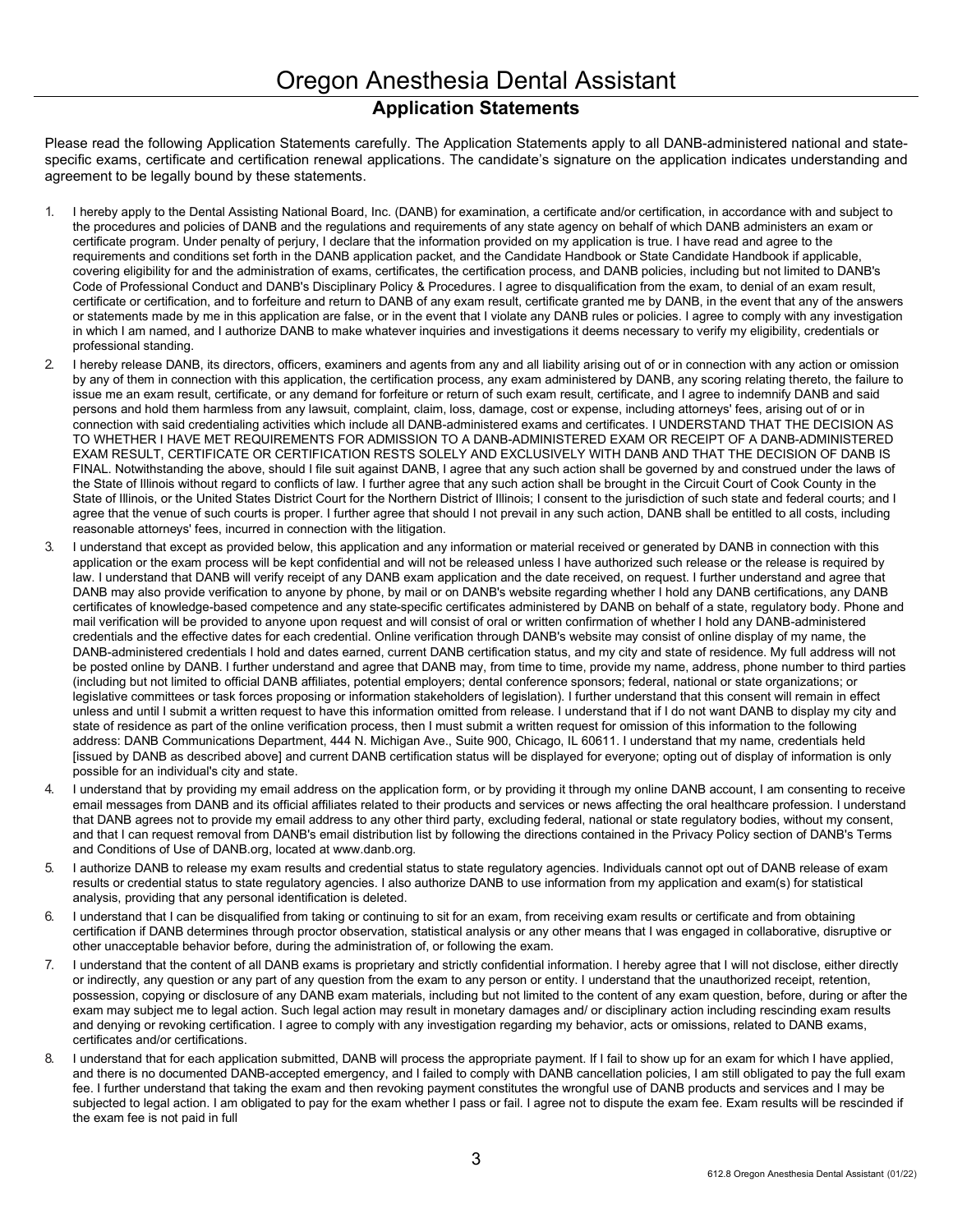# Oregon Anesthesia Dental Assistant

## **2022 Oregon AnA Certificate Application**

This application will be accepted through Dec. 31, 2022.

1. Candidate must sign, date and submit all required documentation and nonrefundable \$75 (\$25 nonrefundable application fee and \$50 nonrefundable certificate fee) fee to DANB.

OR AnA Certificate 3884c41

- 2. Enclose proof of OBD-approved course or exam completion.
- 3. Enclose copy of the front and back of current Healthcare Provider CPR/BLS certificate.
- 4. Mail or fax completed application and supporting documentation to DANB. Full payment is required at the time of application.

#### **Section A: Signature and Date (Please sign and date with a pen.)**

| I hereby affirm that my answers to all questions are true and correct, I have met all eligibility requirements, and I will comply with all DANB and OBD policies and procedures. I further affirm that I have<br>read and understood the Application Statements contained in this packet, and I intend to be legally bound by them. I understand that the certificate fee is not refundable under any circumstances. I<br>hereby apply in accordance with the rules and regulations governing the certificate. I hereby agree that prior or subsequent to issuance, the OBD or DANB may investigate my eligibility and may<br>refuse to issue the certificate and such refusal may not and shall not be questioned by me in any court of law or equity or other tribunal, nor shall I have any claim in the event of such refusal to a |                      |
|----------------------------------------------------------------------------------------------------------------------------------------------------------------------------------------------------------------------------------------------------------------------------------------------------------------------------------------------------------------------------------------------------------------------------------------------------------------------------------------------------------------------------------------------------------------------------------------------------------------------------------------------------------------------------------------------------------------------------------------------------------------------------------------------------------------------------------------|----------------------|
| return of the certificate fee accompanying the application.<br>Signature                                                                                                                                                                                                                                                                                                                                                                                                                                                                                                                                                                                                                                                                                                                                                               | Date                 |
|                                                                                                                                                                                                                                                                                                                                                                                                                                                                                                                                                                                                                                                                                                                                                                                                                                        |                      |
| Section B: Candidate Information (Please type or print with a pen.)                                                                                                                                                                                                                                                                                                                                                                                                                                                                                                                                                                                                                                                                                                                                                                    |                      |
| Last Four SSN<br>Date of Birth                                                                                                                                                                                                                                                                                                                                                                                                                                                                                                                                                                                                                                                                                                                                                                                                         |                      |
| Name (must match current ID exactly):                                                                                                                                                                                                                                                                                                                                                                                                                                                                                                                                                                                                                                                                                                                                                                                                  |                      |
| First<br>Last                                                                                                                                                                                                                                                                                                                                                                                                                                                                                                                                                                                                                                                                                                                                                                                                                          | Middle Name/Initial  |
| Prior Name (if applicable)                                                                                                                                                                                                                                                                                                                                                                                                                                                                                                                                                                                                                                                                                                                                                                                                             | Email (required)     |
| Home Address                                                                                                                                                                                                                                                                                                                                                                                                                                                                                                                                                                                                                                                                                                                                                                                                                           | Zip<br>City<br>State |
| Phone Numbers (at least one is required):                                                                                                                                                                                                                                                                                                                                                                                                                                                                                                                                                                                                                                                                                                                                                                                              |                      |
| Office<br>Home                                                                                                                                                                                                                                                                                                                                                                                                                                                                                                                                                                                                                                                                                                                                                                                                                         | Cell                 |
| Section C: Board-Approved Course or Examination                                                                                                                                                                                                                                                                                                                                                                                                                                                                                                                                                                                                                                                                                                                                                                                        |                      |
| □ Date DAANCE exam passed:                                                                                                                                                                                                                                                                                                                                                                                                                                                                                                                                                                                                                                                                                                                                                                                                             |                      |
| □ Date CALAMOS OMSA course<br>completed:                                                                                                                                                                                                                                                                                                                                                                                                                                                                                                                                                                                                                                                                                                                                                                                               |                      |
| □ Date COMSA exam passed:                                                                                                                                                                                                                                                                                                                                                                                                                                                                                                                                                                                                                                                                                                                                                                                                              |                      |
| Include copy of Healthcare Provider CPR/BLS certificate (front and back). See p. 5.                                                                                                                                                                                                                                                                                                                                                                                                                                                                                                                                                                                                                                                                                                                                                    |                      |
| Section D: Payment (Please type or print with a pen.)                                                                                                                                                                                                                                                                                                                                                                                                                                                                                                                                                                                                                                                                                                                                                                                  |                      |
| $\Box$ Check/Money Order payable to DANB (must include candidate's name and be in U.S. dollars)                                                                                                                                                                                                                                                                                                                                                                                                                                                                                                                                                                                                                                                                                                                                        | OR AnA Certificate   |
| 3884c41<br>□ Credit Card Authorization (VISA, MasterCard, Discover & American Express accepted):<br>Amount \$75.00                                                                                                                                                                                                                                                                                                                                                                                                                                                                                                                                                                                                                                                                                                                     |                      |
|                                                                                                                                                                                                                                                                                                                                                                                                                                                                                                                                                                                                                                                                                                                                                                                                                                        |                      |
| <b>Credit Card Number</b>                                                                                                                                                                                                                                                                                                                                                                                                                                                                                                                                                                                                                                                                                                                                                                                                              | CVV<br>Expiration    |
| Cardholder's Name                                                                                                                                                                                                                                                                                                                                                                                                                                                                                                                                                                                                                                                                                                                                                                                                                      |                      |
| Cardholder's Billing Address                                                                                                                                                                                                                                                                                                                                                                                                                                                                                                                                                                                                                                                                                                                                                                                                           | City                 |
| Daytime Phone Number<br>Zip<br>State                                                                                                                                                                                                                                                                                                                                                                                                                                                                                                                                                                                                                                                                                                                                                                                                   |                      |
| Cardholder's Signature                                                                                                                                                                                                                                                                                                                                                                                                                                                                                                                                                                                                                                                                                                                                                                                                                 |                      |
| By signing, the cardholder acknowledges intent to apply for the certificate shown above in the amount of the total shown hereon and agrees to perform the obligations set<br>forth in the cardholder's agreement with the issuer. (See the Application Statements for further requirements.)                                                                                                                                                                                                                                                                                                                                                                                                                                                                                                                                           |                      |

DANB • 444 N. Michigan Ave., Suite 900 Chicago, IL 60611 Fax: 312-642-8507 Questions? 800-367-3262 or danbmail@danb.org Do not submit twice or you will be charged twice.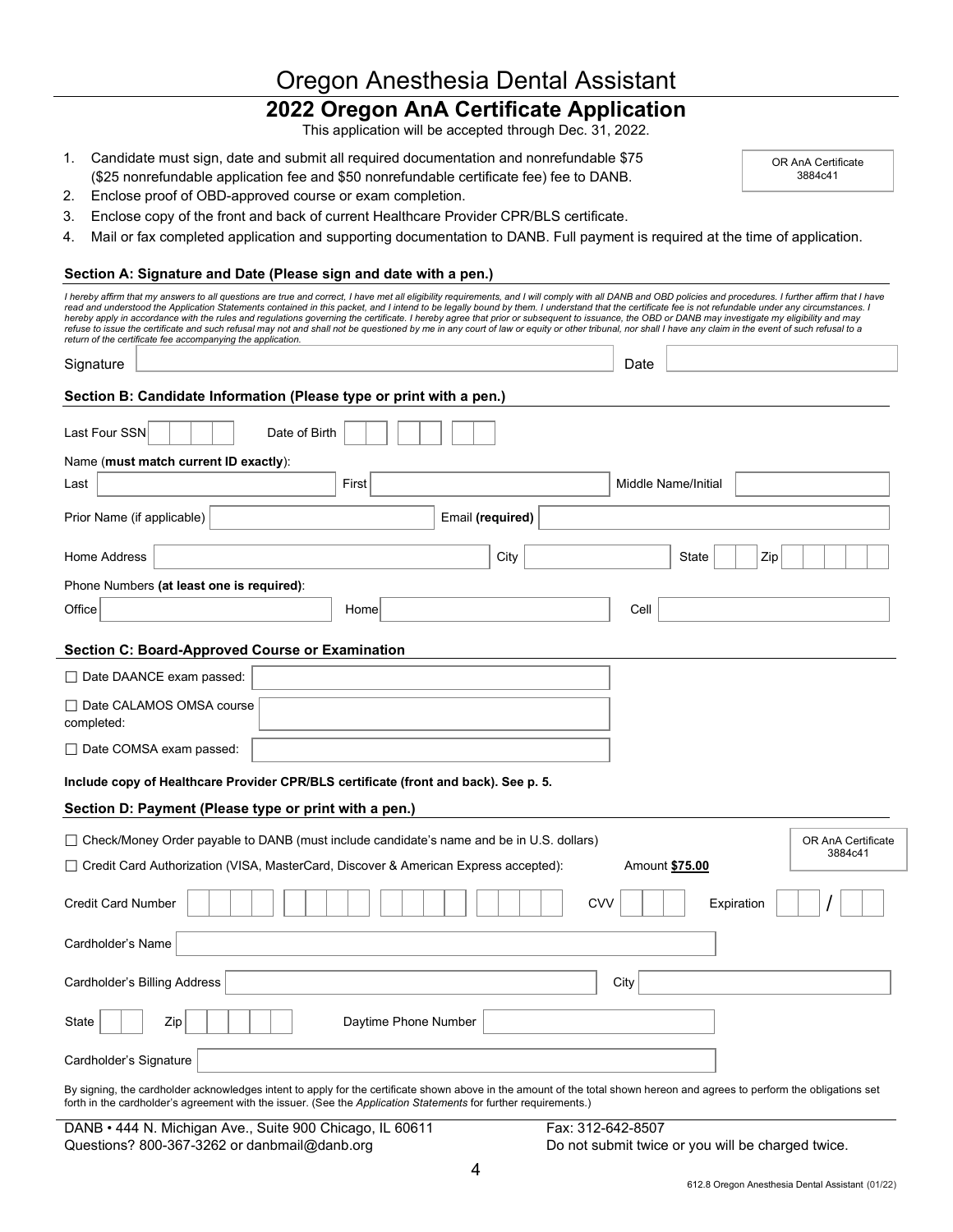### **Healthcare Provider BLS/CPR Documentation**

Photocopy (front and back) of a **current** Healthcare Provider CPR/BLS certificate.

The card must include:

- candidate's name
- date issued
- expiration date
- instructor's name

An exemption will be allowed if a candidate submits a letter from a physician verifying that the individual has a permanent disability that prevents achievement of a Healthcare Provider BLS/CPR certificate.

Healthcare Provider CPR/BLS certificates will only be accepted from the providers below. Please contact DANB prior to submitting your application if your provider is not listed below. If you do not receive approval for your provider from DANB prior to submitting your application, your application will be returned as incomplete and DANB will retain the \$75 nonrefundable processing fee.

### **Healthcare Provider BLS/CPR Providers**

- American Environmental Health and Safety
- American Heart Association
- American Red Cross
- American Safety and Health Institute
- Canadian Red Cross
- Emergency Care and Safety Institute
- Emergency First Response
- Emergency Medical Training Associates
- Emergency University\*
- **EMS Safety Services**
- Medic First Aid
- Medical Training Associates
- Military Training Network
- National Safety Council (Green Cross)
- Pacific Medical Training (BLS only through https://911coned.com/)
- ProCPR\*
- Saudi Heart Association

\*Not all courses include the required hands-on exam. Contact CPR provider to ensure the course includes a hands-on exam.